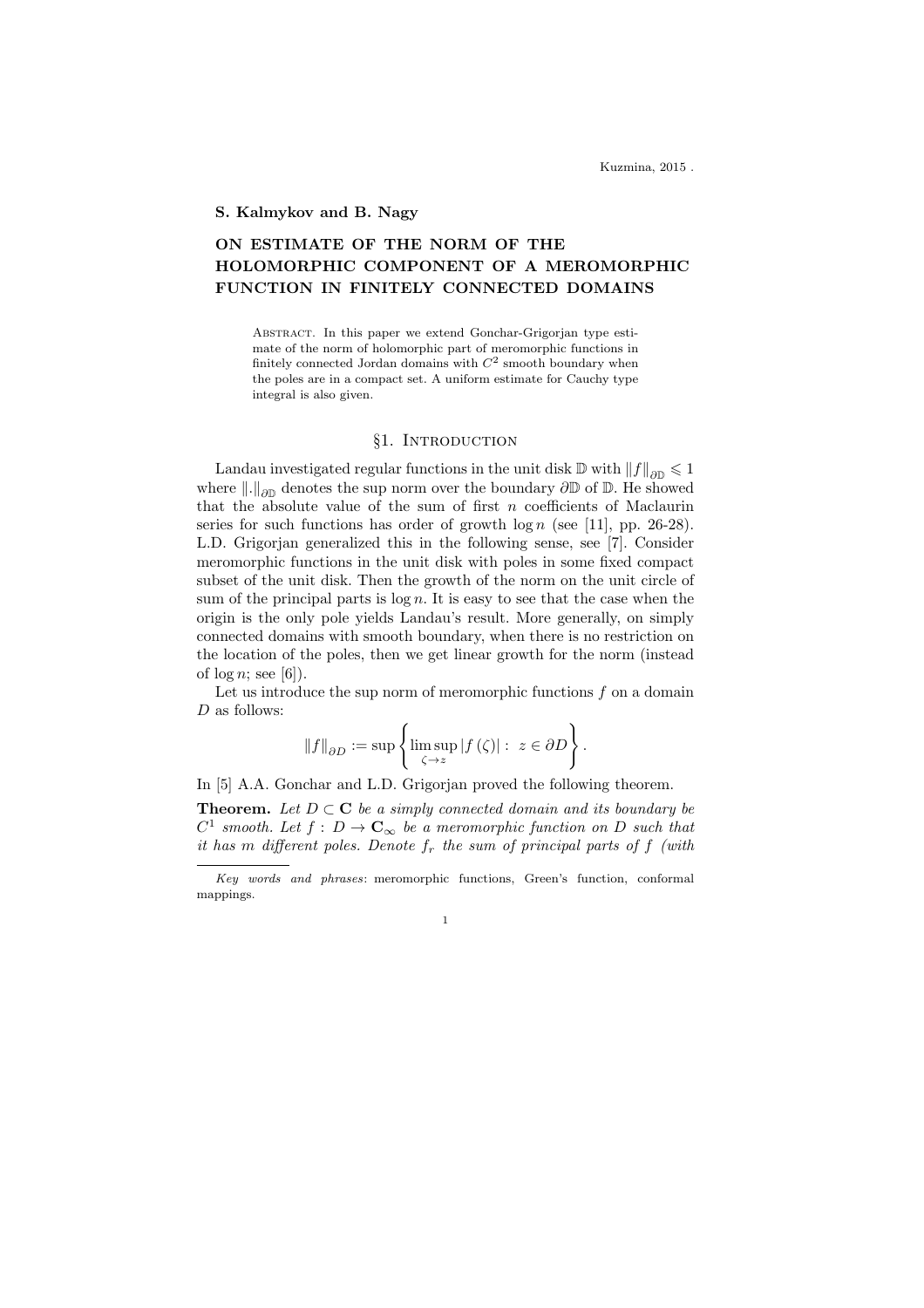$f_r(\infty) = 0$  and let  $f_h$  denote the holomorphic part of f in D. Denote the total order of the poles of f by n. Then  $f = f_r + f_h$  and there exists  $C_1(D) > 0$  depending on D only such that

$$
||f_h||_{\partial D} \leqslant C_1(D) m (1 + \log n) ||f||_{\partial D}.
$$

Later, it was proved in [8] that on finitely connected domains if the poles can be anywhere, then the growth of the norm is linear again.

The results mentioned above have several applications in e.g. Padé approximation (see e.g. [1, 12]), estimating Faber polynomials (see [17] and [10]) or polynomial inequalities (see, e.g. [9]).

We are going to extend this Theorem on finitely connected domains when the poles are in a compact set (see also [8] and [7]).

## §2. Auxiliary tools

We put  $D(z, r) := \{w \in \mathbb{C} : |z - w| < r\}$ . We denote Green's function of domain  $G \subset \mathbf{C}_{\infty}$  with pole at a by  $g_G(.)$ , for potential theory we refer to [15] and [16]. If  $v = (v_1, v_2) \in \mathbb{R}^2$ , then we use  $||v|| := \sqrt{v_1^2 + v_2^2} =$  $|v_1 + iv_2|$ . If  $\Gamma$  is a Jordan curve or union of finitely many Jordan curves, then ExtΓ denotes the unbounded component of  $C \setminus \Gamma$ . If  $H \subset C$  is a compact set, then the exterior boundary of  $H$  is the boundary of the unbounded component of  $\mathbb{C} \setminus H$ . If w is a complex number, then arg  $w :=$  $w/|w|$  (if  $w \neq 0$ ) and  $\arg 0 := 0$ .

**Lemma 1.** Let  $G \subset \mathbf{C}_{\infty}$  be a finitely connected domain and its boundary  $\Gamma := \partial G$  be finite union of  $C^2$  smooth Jordan curves. Let  $Z \subset G$  be a closed set.

Then there exist  $\rho_1 > 0$ ,  $C_2 > 0$  such that for all  $a \in \mathbb{Z}$  and  $\rho \in (0, \rho_1)$ the set  ${g_G (z, a) = \rho}$  is finite union of smooth Jordan curves and if z is such that  $g_G(z, a) = \rho$ , then grad $g_G(z, a) \neq 0$  and

$$
\frac{1}{C_2} \text{dist}\left(z,\Gamma\right) \leqslant g_G\left(z,a\right) \leqslant C_2 \text{dist}\left(z,\Gamma\right). \tag{1}
$$

Furthermore, there exists  $C_3 > 0$  such that for  $a, b \in \mathbb{Z}$  and  $z \in G$  with  $g_G(z, a), g_G(z, b) < \rho_1$ , we have

$$
\frac{1}{C_3}g_G(z,b)\leqslant g_G(z,a)\leqslant C_3g_G(z,b). \tag{2}
$$

**Proof.** Let  $r_0 > 0$  be so small that for all  $0 < r \leq r_0$  we have that  $D(z, r) \cap \Gamma$  is a single Jordan arc and  $D(z, r) \cap G$  is a simply connected domain for all  $z \in \Gamma$ , and  $r_0 < \frac{1}{2}$ dist $(Z, \Gamma)$  and  $r_0$  is less than 1/4 times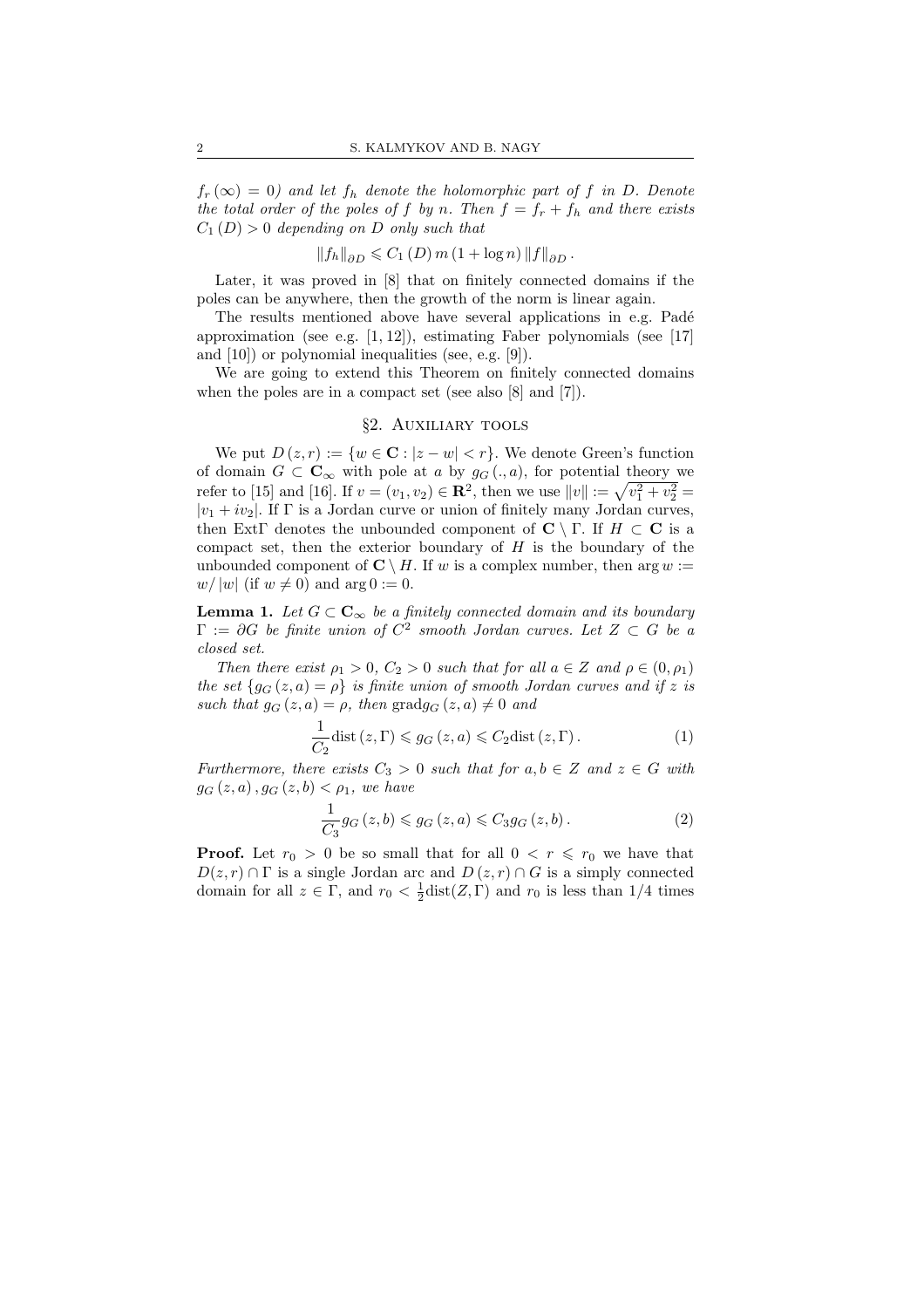the distance between the different components of  $\Gamma$  and we also require that the normal vectors  $n(z')$  to  $\Gamma$  at  $z' \in D(z, r) \cap \Gamma$  pointing inward with unit length satisfy

$$
|n(z') - n(z)| < \frac{\pi}{16}.\tag{3}
$$

Since G is finitely connected, any  $g_G(z, a)$  has finitely many critical points (see [2], p. 76 and [3], p. 410). Moreover, since  $\partial G$  is also  $C^2$  smooth, the union of these critical points for  $a \in Z$  stays away from  $\partial G$  at positive distance. Indeed, suppose indirectly that:  $z_n \to z_\infty$  ( $\partial G$  is compact),  $a_n \to a_\infty$   $(a_\infty \in Z \text{ since } Z \text{ is closed on } \mathbb{C}_\infty)$  and  $\text{grad} g_G(z_n, a_n) = 0$ . Then, choosing a suitable subsequence,  $g_G(z, a_n)$  converges locally uniformly to  $g_G(z, a_{\infty})$  in a neighborhood of  $z_{\infty}$ , say  $D(z_{\infty}, r) \cap G$ . We also know that  $\text{grad}g_G(z, a_n)$  converges locally uniformly to  $\text{grad}g_G(z, a_\infty)$  on  $D(z_{\infty}, r) \cap G$ , they extend continuously to  $D(z_{\infty}, r) \cap \Gamma$  and they are uniformly bounded (for all n and  $z \in D(z_{\infty}, r) \cap G$ ).

It follows using standard steps that  $\text{grad}g_{G}(z, a)$  is continuous when  $z \in G \cup \Gamma \setminus Z$ ,  $a \in Z$ . Indeed, continuity is obvious if  $z \in G \setminus Z$ ,  $a \in Z$ . If  $z \in \Gamma$  and  $a_n \in Z$  arbitrary,  $a_n \to a_\infty$ , we do the following. Let  $\Gamma_0$  be the component of  $\Gamma$  containing z and  $\Gamma_1$  be a  $C^2$  smooth Jordan curve in G such that  $\Gamma_1 \subset \{\zeta \in G: \text{ dist }(\zeta, \Gamma_0) < r_0\}$ . Let  $G_2$  be the domain determined by  $\Gamma_0$  and  $\Gamma_1$ , i.e. if  $\Gamma_1 \subset \text{Int}\Gamma_0$ , then  $G_2 = \text{Int}\Gamma_0 \cap \text{Ext}\Gamma_1$  and let  $G_2^+ := \text{Int}\Gamma_0$ , otherwise  $G_2 = \text{Int}\Gamma_1 \cap \text{Ext}\Gamma_0$  and let  $G_2^+ := \text{Ext}\Gamma_0 \cup \{\infty\}$ . Now applying Riemann mapping theorem and the Kellogg-Warschawski theorem (see e.g. [14], Theorem 3.6, p. 49), we obtain a conformal map  $\varphi$  from  $G_2^+$  onto D such that  $\varphi(\Gamma_0) = \partial \mathbb{D}$ ,  $\varphi(\Gamma_1) \subset \mathbb{D}$  is a Jordan curve, and  $\varphi$  is a conformal map from  $G_2$  onto  $\varphi(G_2)$  and  $\varphi$  is  $C^2$  smooth on the closure of  $G_2$ . Consider  $\psi_n(w) := g_G(\varphi^{-1}[w], a_n)$  and  $\psi_\infty(w) := g_G(\varphi^{-1}[w], a_\infty)$ . They are harmonic on  $w \in \varphi(G_2)$  and have zero value on the unit circle, so we can extend all these functions by reflection principle, to some fixed domain  $G_3$  where  $\partial \mathbb{D} \subset G_3$ . We know that  $\psi_n(w) - \psi_\infty(w) \to 0$  uniformly when  $w \in \varphi(\Gamma_1) \subset \partial G_2$  and by reflection principle. this holds on  $\partial G_3 \setminus \varphi(\Gamma_1)$  too, hence on the whole  $\partial G_3$ . Since  $\partial \mathbb{D}$  is compact subset of  $G_3$ , grad  $(\psi_n(w) - \psi_\infty(w)) \to 0$  uniformly in  $w \in \partial \mathbb{D}$  and the  $C^2$  smoothness of  $\varphi$  (and  $\varphi^{-1}$ ) shows gradg<sub>G</sub> (z, a<sub>n</sub>)  $\rightarrow$  gradg<sub>G</sub> (z, a<sub>∞</sub>) as  $n \rightarrow \infty$ , uniformly in  $z \in \Gamma_0$ , hence for all  $z \in \Gamma$ .

These imply that grad $g_G(z_\infty, a_\infty) = 0$ , which contradicts that ∂G is  $C^2$ smooth.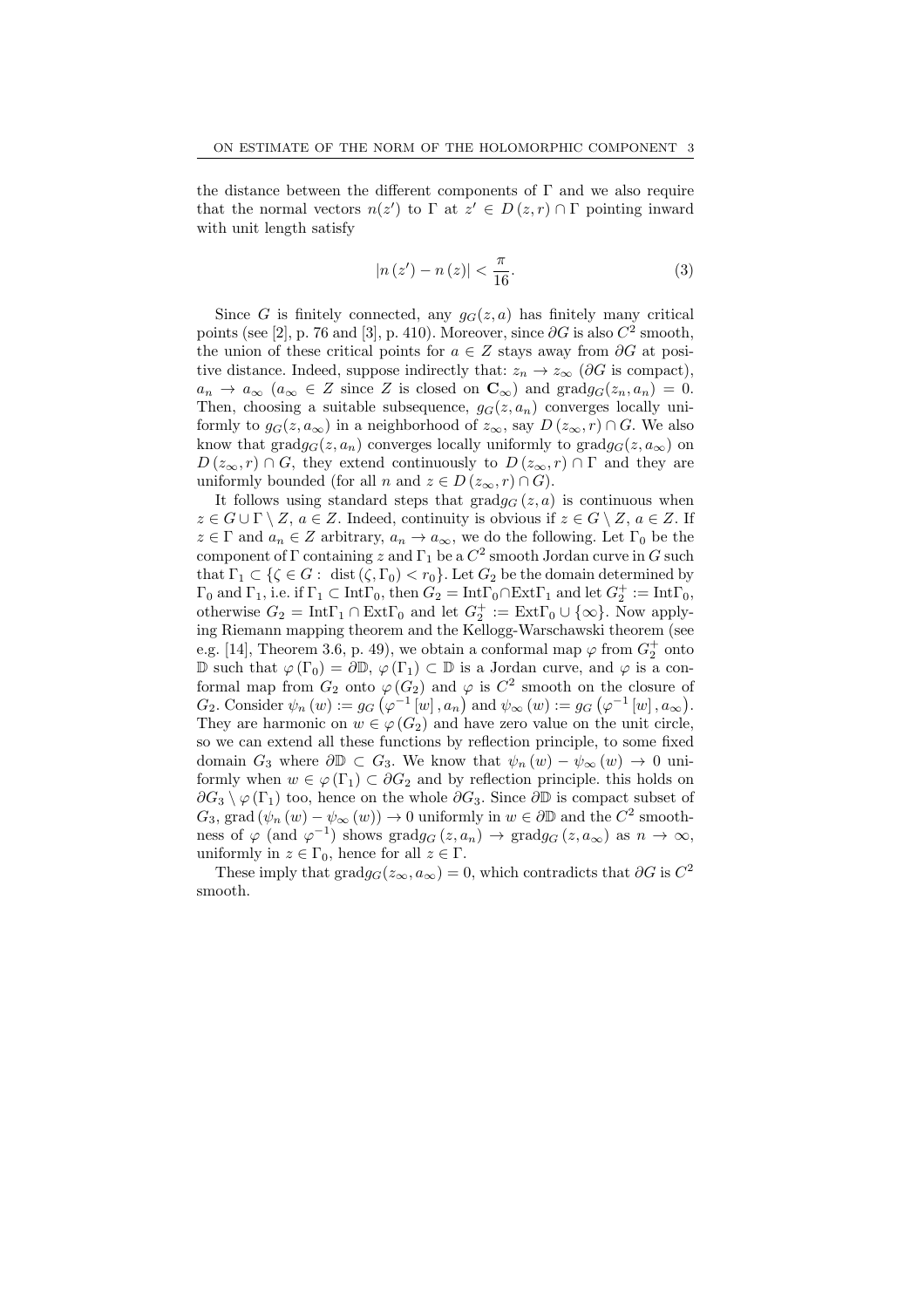Therefore, there exists  $r_1 > 0$  (we may assume that  $r_1 < r_0$ ) such that for any  $z \in \Gamma$ , the closure of  $D(z, r_1)$  does not contain any critical points of  $g_G(\cdot, a)$ ,  $a \in Z$ .

Consider the infimum and supremum of

 ${\{\Vert \text{grad} q_G(\zeta, a) \Vert : a \in Z, \zeta \in G, \text{dist}(\zeta, \Gamma) < r_1 \},\}$ 

and it is easy to see that they are finite and positive. Hence there exist  $C_2 > 0$ ,  $r_2 > 0$  such that for all  $z \in G$ ,  $dist(z, \Gamma) < r_2$ ,  $a \in Z$ , we have (1). If we apply this step twice and take  $C_3 = C_2^2$ , then we obtain (2).  $\Box$ 

In the following Lemma, for definiteness, we assume that imaginary part of logarithm (of a nonzero complex number) is in  $[0, 2\pi)$ .

**Lemma 2.** Let now G be a bounded, simply connected domain with  $C^2$ smooth boundary, and  $\varphi$  be a conformal mapping from G onto  $\mathbb{D}$ . We define the following conformal projection: if  $\zeta \in G$ ,  $\varphi(\zeta) \neq 0$ , then let

$$
\zeta^* = \zeta^*(\varphi; \zeta) := \varphi^{-1} \left[ \exp i \Im \log \varphi(\zeta) \right].
$$

This mapping is uniformly continuous away from  $\varphi^{-1}[0]$ . Furthermore, there exists  $C_4 = C_4(G) > 0$  such that for any  $\zeta \in G$  with  $\varphi(\zeta) \neq 0$  and  $\eta \in \partial G$  we have the following "reverse triangle" inequality:

$$
|\zeta - \zeta^*| + |\zeta^* - \eta| \leq C_4 |\zeta - \eta|.
$$
 (4)

**Proof.** The Kellogg-Warschawski theorem implies that  $\varphi$  and  $\varphi'$  extend continuously to  $G$ . Denote by

$$
M_1 := \inf \{ |\varphi'(\zeta)| : |\zeta| < 1 \}, \quad M_2 := \sup \{ |\varphi'(\zeta)| : |\zeta| < 1 \},
$$

hence  $0 \lt M_1 \leqslant M_2 \lt \infty$ . The mapping  $\zeta \mapsto \zeta^*$  is well defined (if  $\varphi(\zeta) \neq 0$ , and  $\exp i\Im \log \varphi(\zeta)$  is continuous (when  $\zeta \in G \setminus \varphi^{-1}(0)$ ). Therefore the uniform continuity follows. As for the "reverse triangle" inequality, let  $\xi \in \mathbb{D}$ ,  $\xi \neq 0$ ,  $\xi^* := \arg \xi = \xi / |\xi|$  and  $|\eta_1| = 1$  be arbitrary. It is easy to see that  $|\xi^* - \eta_1| \leq 2 |\xi - \eta_1|$  and  $|\xi - \xi^*| \leq |\xi - \eta_1|$ . Let us note that if  $\xi = 0$  and  $|\xi^*| = 1$ ,  $|\eta_1| = 1$ , then  $|\xi^* - \eta_1| \leq 2 |\xi - \eta_1|$  and  $|\xi - \xi^*| = |\xi - \eta_1|$ . In any case, we have  $|\xi - \xi^*| + |\xi^* - \eta_1| \leq 3 |\xi - \eta_1|$ . Now we use the conformal mapping  $\varphi$  and the substitutions  $\xi = \varphi(\zeta)$ ,  $\xi^* = \varphi(\zeta^*)$  and  $\eta_1 = \varphi(\eta)$ . Obviously,  $|\zeta - \zeta^*| \leq M_2 |\xi - \xi^*|$ ,  $|\zeta^* - \eta| \leq$  $M_2 |\xi^* - \eta_1|$  and  $M_1 |\xi - \eta_1| \leqslant |\zeta - \eta|$ . Therefore,  $|\zeta - \zeta^*| + |\zeta^* - \eta| \leqslant$  $M_2 (|\xi - \xi^*| + |\xi^* - \eta_1|) \leq 3M_2 |\xi - \eta_1| \leq \frac{3M_2}{M_1} |\zeta - \eta|$ . We established the "reverse triangle" inequality.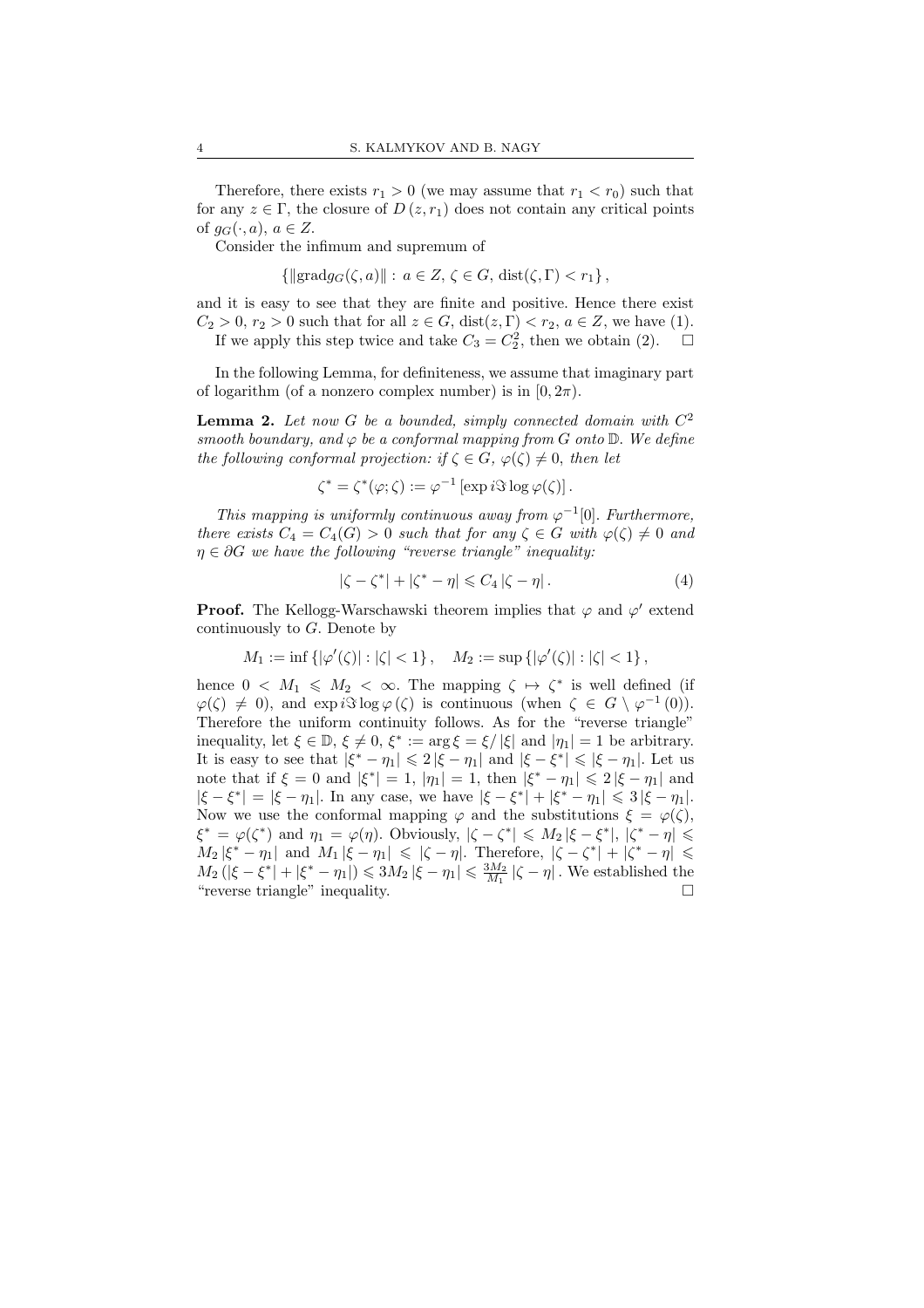

Fig. 1. G and some of the attached, simply connected sets  $E(\zeta, r_3)$ .

Furthermore, it follows from the proof that (4) holds when  $\varphi(\zeta) = 0$ ,  $\zeta^*$  is any point from  $\partial G$  and  $\eta \in \partial G$ .

#### §3. Main results

Main tool is an estimate for a Cauchy type integral. Its importance is mentioned in [5] and similar estimates were also established by Kővári and Pommerenke in [10] (see also [17], p. 185).

**Proposition 1.** Let  $G \subset \mathbf{C}_{\infty}$  be a finitely connected domain and its bound- $\arg \Gamma := \partial G$  be finite union of  $C^2$  smooth Jordan curves. Let  $Z \subset G$  be a closed set. Then there exists  $\rho_2 > 0$  such that for all  $0 < \rho < \rho_2$ ,  $\gamma_o(a) =$  $\{w \in G : g_G(w, a) = \rho\}$  is finite union of  $C^2$  smooth Jordan curves (for any  $a \in Z$ ) and

$$
C_5 := \sup \left\{ \left| \log \left( \rho \right) \right|^{-1} \int\limits_{\gamma_{\rho}(a)} \frac{|dw|}{|w - z|} : \, a \in Z, \, z \in \Gamma, \, \rho_2 > \rho > 0 \right\} < \infty.
$$

**Proof.** We use  $r_0, r_1, r_2$  introduced in the proof of Lemma 1.

There exists  $r_3 > 0$  such that  $r_3 < r_0$  and for every  $\zeta \in \Gamma$  and  $r > 0$ ,  $r < r_3$  there exists a simply connected domain  $E(\zeta, r)$  such that  $E(\zeta, r) \subset$  $D(\zeta,r) \cap G$ ,  $\partial E(\zeta,r)$  is a  $C^2$  smooth Jordan curve,  $D(\zeta,0.99r) \cap G \subset$  $E(\zeta,r)$  and the boundaries coincide in the sense:  $\partial E(\zeta,r) \cap \Gamma = \partial E(\zeta,r) \cap \Gamma$  $\overline{D(\zeta,0.99r)}$  where  $\overline{D(\zeta,0.99r)}$  means the closed disk here. We may assume that  $r_3 < r_1, r_2$ . Sometimes we call  $E(\zeta, r)$ 's attached domains.

Fix  $\zeta \in \Gamma$  arbitrarily. Let  $\varphi = \varphi(\zeta; z) = \varphi(\zeta, r_3; z)$  be a conformal map from  $E(\zeta,r_0)$  onto D. Note that  $\varphi, \varphi'$  extend continuously to  $\partial E(\zeta,r)$ ,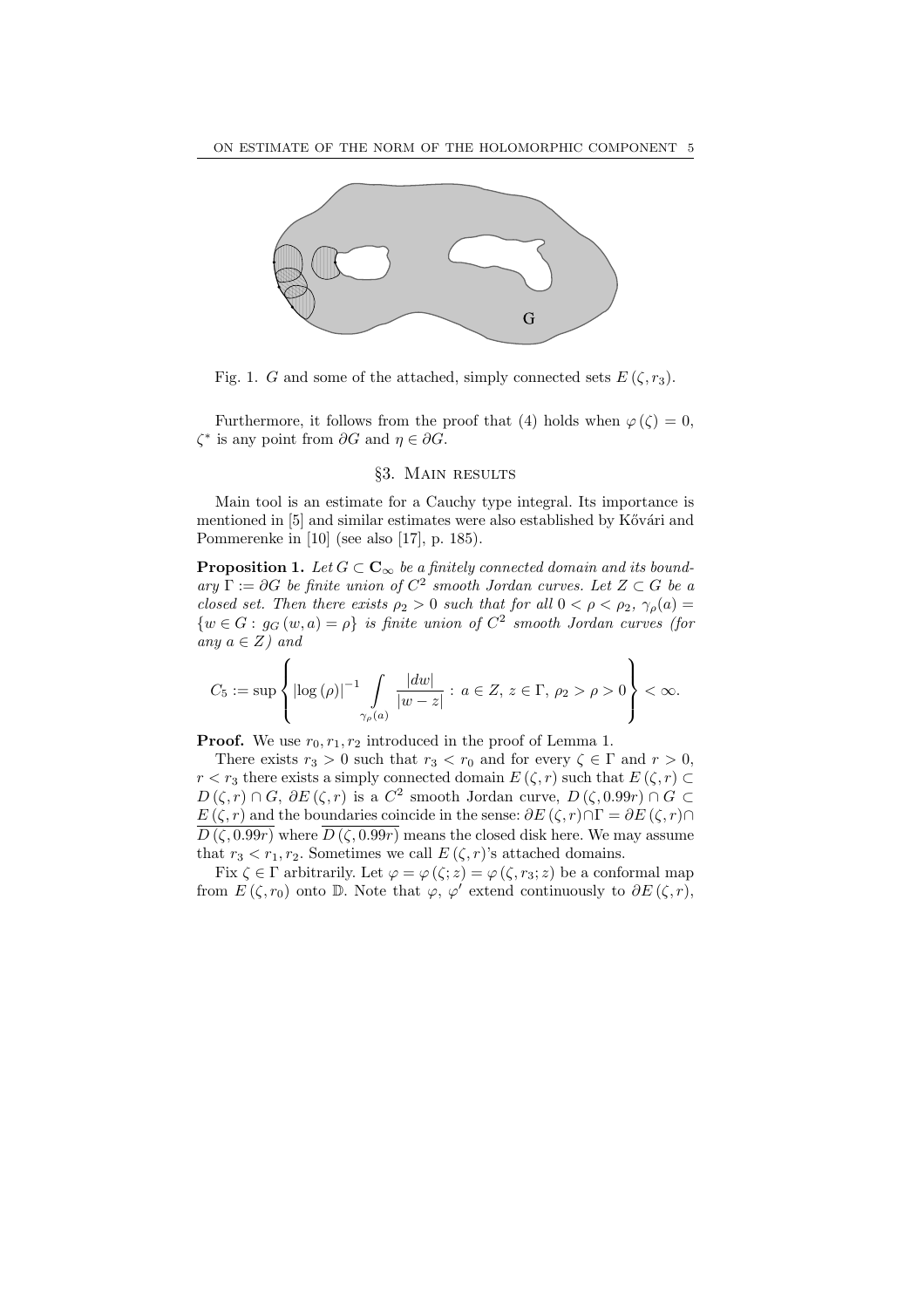

Fig. 2. Two "sectors" in the conformal projection.

this follows from the Kellogg-Warschawski theorem. Since Γ is compact,

$$
\{z \in G \cup \Gamma : \text{dist}(z, \Gamma) \leq r_3/4\}
$$

is also compact therefore disks with centers from this set and with radii  $r_3/2$  cover this set. Because of compactness, there is a finite set  $\mathcal{E}, \mathcal{E} \subset \Gamma$ such that

$$
\bigcup \{ D\left(\zeta, r_3/2\right) : \zeta \in \mathcal{E} \} \supset \{ z \in G \cup \Gamma : \text{dist}\left(z, \Gamma\right) \leqslant r_3/4 \}
$$

and since the length of  $\Gamma$  is finite, we may require that each (open) arc from  $\Gamma \setminus \mathcal{E}$  has length  $r_3/2$  at most. Then

$$
\bigcup \{ E(\zeta, r_3) : \ \zeta \in \mathcal{E} \} \supset \{ z \in G \cup \Gamma : \, \text{dist}(z, \Gamma) \leqslant r_3/4 \}
$$

and for all  $z \in \Gamma$  there exists  $\mathcal{E}_1 \subset \mathcal{E}$  consisting of at most two points such that  $D(z, r_3/4)$  can be covered with disks with radii  $r_3/2$  with those centers,  $D(z, r_3/4) \subset \bigcup \{ D(\zeta, r_3/2) : \zeta \in \mathcal{E}_1 \}$ , and the disk can be also covered with the corresponding simply connected domains:  $D(z, r_3/4) \subset$  $\bigcup \{E\left(\zeta,r_3\right): \zeta \in \mathcal{E}_1\}$ 

Let

$$
C_6 := \inf \left\{ |\varphi'(\zeta; z)| : \zeta \in \mathcal{E}, \, z \in E(\zeta, r_3) \right\},\,
$$

$$
C_7 := \sup \left\{ |\varphi'(\zeta; z)| : \zeta \in \mathcal{E}, \, z \in E(\zeta, r_3) \right\}.
$$

It is easy to see that  $0 < C_6 \leq C_7 < \infty$ .

We use the conformal maps 
$$
\varphi(\zeta; z)
$$
 where  $\zeta \in \mathcal{E}$  to compare any point  
on the Green level lines with the boundary  $\Gamma$  of G as follows.

Consider the "sectors"

$$
\{w \in \mathbb{D}: \ 0 \leqslant |w| < 1, \ \arg w = \arg \varphi\left(\zeta;z\right), \ z \in \partial E\left(\zeta,r_3\right) \cap \Gamma\}
$$

where  $\zeta \in \mathcal{E}$ .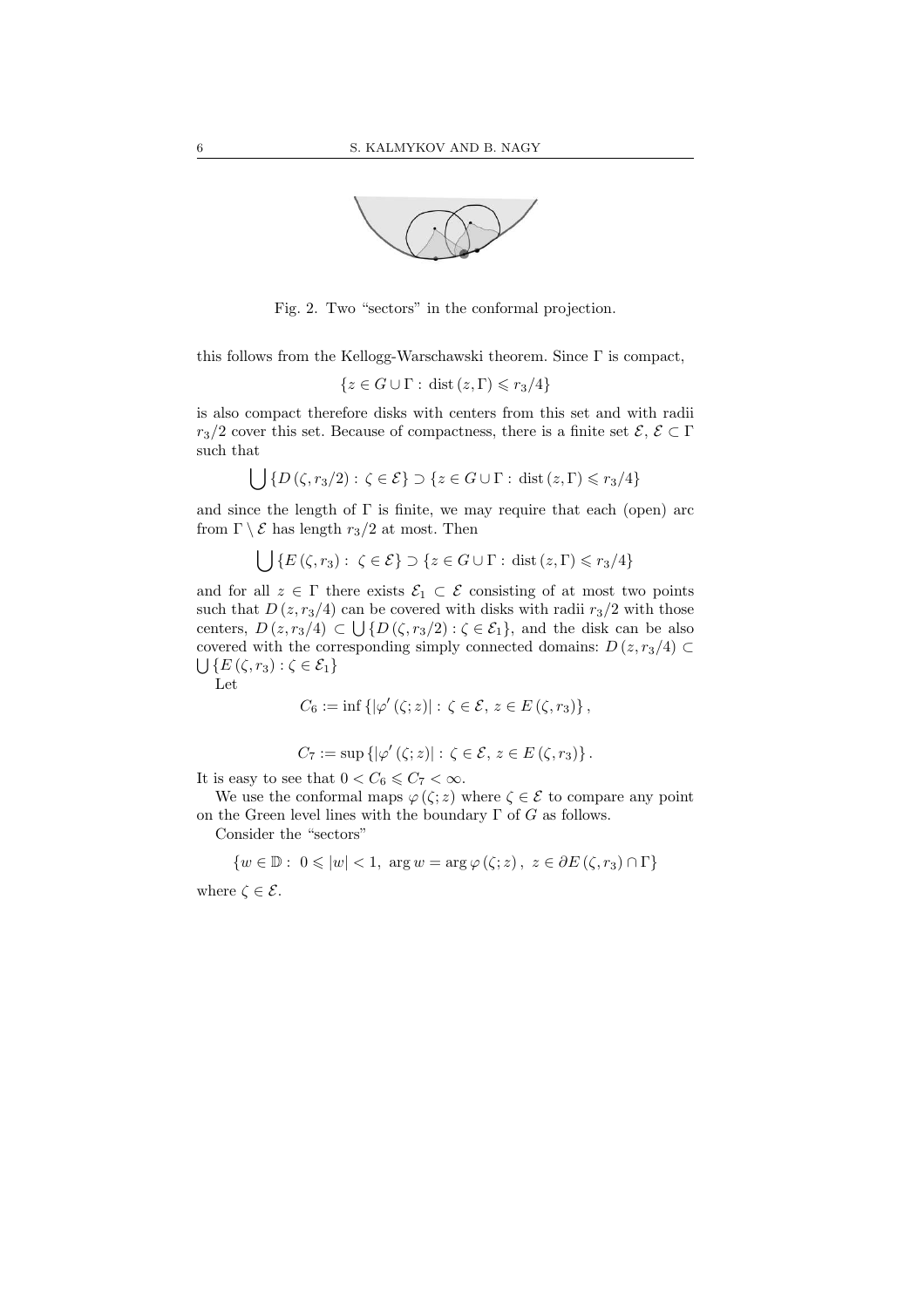

Fig. 3. Conformal projection.

These are closed sets in D and we take inverse images of the "semi-open sectors":

$$
H:=\cup_{\zeta\in\mathcal{E}}H_{\zeta},
$$

$$
H_{\zeta} := \left\{ \varphi^{-1} \left[ \zeta; w \right] : \ 0 < |w| \leq 1, \ \arg w = \arg \varphi(\zeta; z), \right\}
$$
\n
$$
z \in \text{Int}_{\Gamma} \left( \partial E(\zeta, r_3) \cap \Gamma \right) \right\},
$$

where Int<sub>Γ</sub> (.) means the relative interior to Γ. By construction,  $H_\zeta \cap G$  is an open set, H covers  $\Gamma$  ( $\Gamma \subset H$ ) and  $H \cap G$  is an open set too. Therefore there exists  $r_4 > 0$  such that dist  $(\Gamma, G \setminus H) > r_4$  where  $r_4$  depends on G only. We may assume that  $r_4 < r_3/4$ . We obtain the following conformal projection property:

if 
$$
z \in G
$$
, dist  $(z, \Gamma) < r_4$ , then  $\exists \zeta \in \mathcal{E} : z^* = \varphi^{-1} [\zeta, \arg \varphi(\zeta; z)] \in \Gamma$ . (5)

Note that the choice of  $\zeta$  is local: if z can be projected conformally using  $\varphi^{-1}$  [ $\zeta$ , arg  $\varphi$  ( $\zeta$ ;.)], then the same mapping is defined and can be applied in a neighborhood of z. Obviously, this projection  $z \mapsto z^*$  is continuous (with fixed  $\zeta$ ). This conformal projection is depicted on Figure 3.

We show that there exists  $r_5 > 0$  such that for all  $z \in \Gamma$  there exists  $\zeta \in \mathcal{E}$  such that  $D(z, r_5) \cap G \subset H_{\zeta}$ , in other words, the same projection can be applied in a uniformly large neighborhood of arbitrary boundary point. Let  $h_{\zeta}(z) := \text{dist}(z,(G \cup \Gamma) \setminus H_{\zeta})$   $(z \in \mathbb{C}, \zeta \in \mathcal{E})$ , this  $h_{\zeta}(\zeta)$  is continuous, hence  $D(z, h_{\zeta}(z)) \subset H_{\zeta}$ . Put  $h(z) := \max(h_{\zeta}(z) : \zeta \in \mathcal{E})$ which is continuous too. Since  $H_{\zeta}$ 's cover Γ, for all  $z \in \Gamma$  there exists  $\zeta \in \mathcal{E}$  such that  $h_{\zeta}(z) > 0$ . Hence  $h(z) > 0$ , and is continuous on the compact Γ, therefore inf  $\{h(z): z \in \Gamma\} > 0$ . Let  $r_5$  be the minimum of this inf and  $r_4$ , obviously  $r_5$  depends only on G and is independent of  $\rho$ .

Now we show that the level lines of  $\Re \log \varphi(\zeta; \cdot)$  and  $g_G(\cdot, a)$ ,  $a \in Z$ are "almost parallel" if we are close to Γ. We need to estimate the angles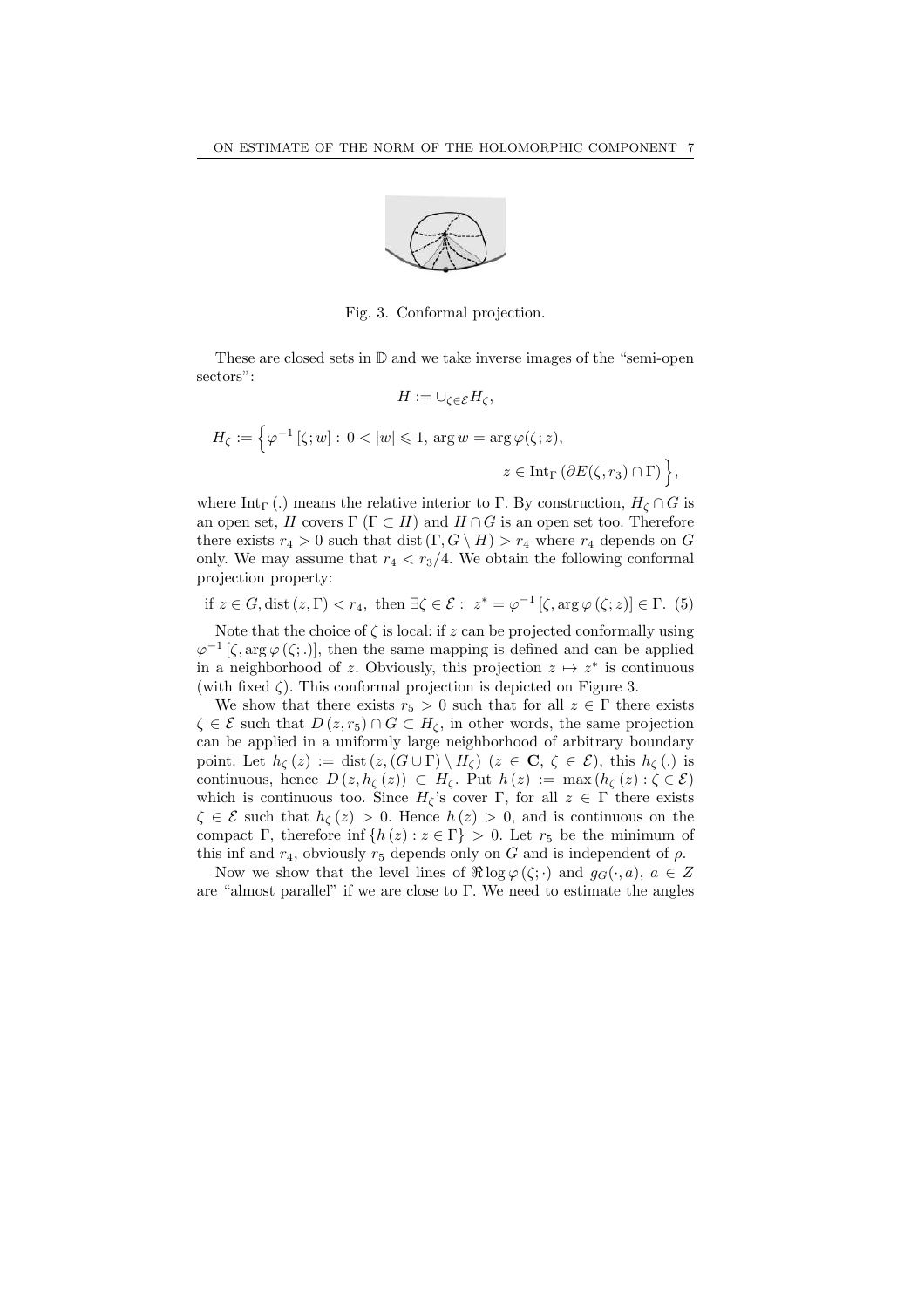made by the level lines of  $\Re \log \varphi(\zeta; \cdot)$  and  $g_G(\cdot, a)$ . It is well known that if f and g are holomorphic functions, then the level lines of  $\Re f$  and  $\Re g$ make angle

$$
\arccos \frac{\langle \text{grad} \Re f, \text{grad} \Re g \rangle}{\|\text{grad} \Re f\| \, \|\text{grad} \Re g\|} = \arccos \frac{\Re (f'\overline{g'})}{|f'||g'|}. \tag{6}
$$

We need the following two assertions: the  $\rho$ -level lines of  $g_G$  converge uniformly to  $\Gamma$  as  $\rho \to 0$ , and similar uniform convergence holds for the tangents of those. More precisely,

$$
\sup\{\text{dist}\,(z,\Gamma):\,g_G(z,a)=\rho\}\to 0
$$

uniformly in  $a \in Z$ , and if  $n(z_0)$  denotes the normal vector to  $\Gamma$  at  $z_0 \in \Gamma$ pointing inward with unit length, then  $\forall \varepsilon \exists \rho_3 > 0 \ \forall a \in Z, \ \forall z \in G$ ,  $\exists z_1 \in \Gamma$ ,  $g_G(z, a) < \rho_3$ ,  $|z - z_1| < \rho_3$  we have

$$
\left|\frac{\text{grad}g_G(z,a)}{\|\text{grad}g_G(z,a)\|} - n(z_1)\right| < \varepsilon.
$$

This first assertion follows from (1).

For the second assertion, consider  $\frac{\text{grad}g_G(z,a)}{\|\text{grad}g_G(z,a)\|}$  close to  $\Gamma$  (dist  $(z,\Gamma)$ )  $r_4$ ). It is a continuous function in z (for any fixed  $a \in Z$ ) and can be extended continuously to  $\Gamma$ , because  $\Gamma$  is  $C^2$ -smooth. As  $z \to z_1$  where  $z_1 \in \Gamma$  is fixed, this function will tend to  $n(z_1)$ , because the gradient of Green's function on the boundary is pointing inward. The uniformity in  $a \in \mathbb{Z}$  follows using the continuity in a and the compactness of  $\mathbb{Z}$ .

This second assertion, with the conformal projection  $z^*$  gives that for all  $\varepsilon > 0$  and  $\zeta \in \mathcal{E}$  there exists  $\rho_4 = \rho_4(\zeta) > 0$  such that for all  $a \in \mathbb{Z}$ ,  $z \in G$  with  $g_G(z, a) < \rho_4$ ,  $z \in E(\zeta, r_0)$  and  $z^*(z) = \varphi^{-1}[\zeta, \arg \varphi(\zeta; z)]$  we have

$$
\left| \frac{\text{grad} g_{G_1}(z, a)}{\|\text{grad} g_{G_1}(z, a)\|} - n\left(z^*(z)\right) \right| < \varepsilon. \tag{7}
$$

Similar argument can also be applied for the conformal map  $\varphi(\zeta; z)$ , because  $\Re \log \varphi(\zeta; z)$  is a Green's function of  $E(\zeta, r_3)$ . This yields that for all  $\varepsilon > 0$  and  $\zeta \in \mathcal{E}$  there exists  $\rho_5 = \rho_5(\zeta) > 0$  such that for all  $z \in G$ with  $z \in E(\zeta, r_3)$ , dist $(z, \Gamma) < \rho_5$  we have

$$
\left| \frac{\text{grad}\Re\log\varphi\left(\zeta;z\right)}{\|\text{grad}\Re\log\varphi\left(\zeta;z\right)\|} - n\left(z^*(z)\right) \right| < \varepsilon. \tag{8}
$$

Now we combine (1), (7) and (8) with  $\varepsilon = 1/16$ . Whence there exists  $\rho_6 > 0$  (actually,  $\rho_6 = \min(\rho_5(\zeta), C_2\rho_4(\zeta) : \zeta \in \mathcal{E})$ ) such that for all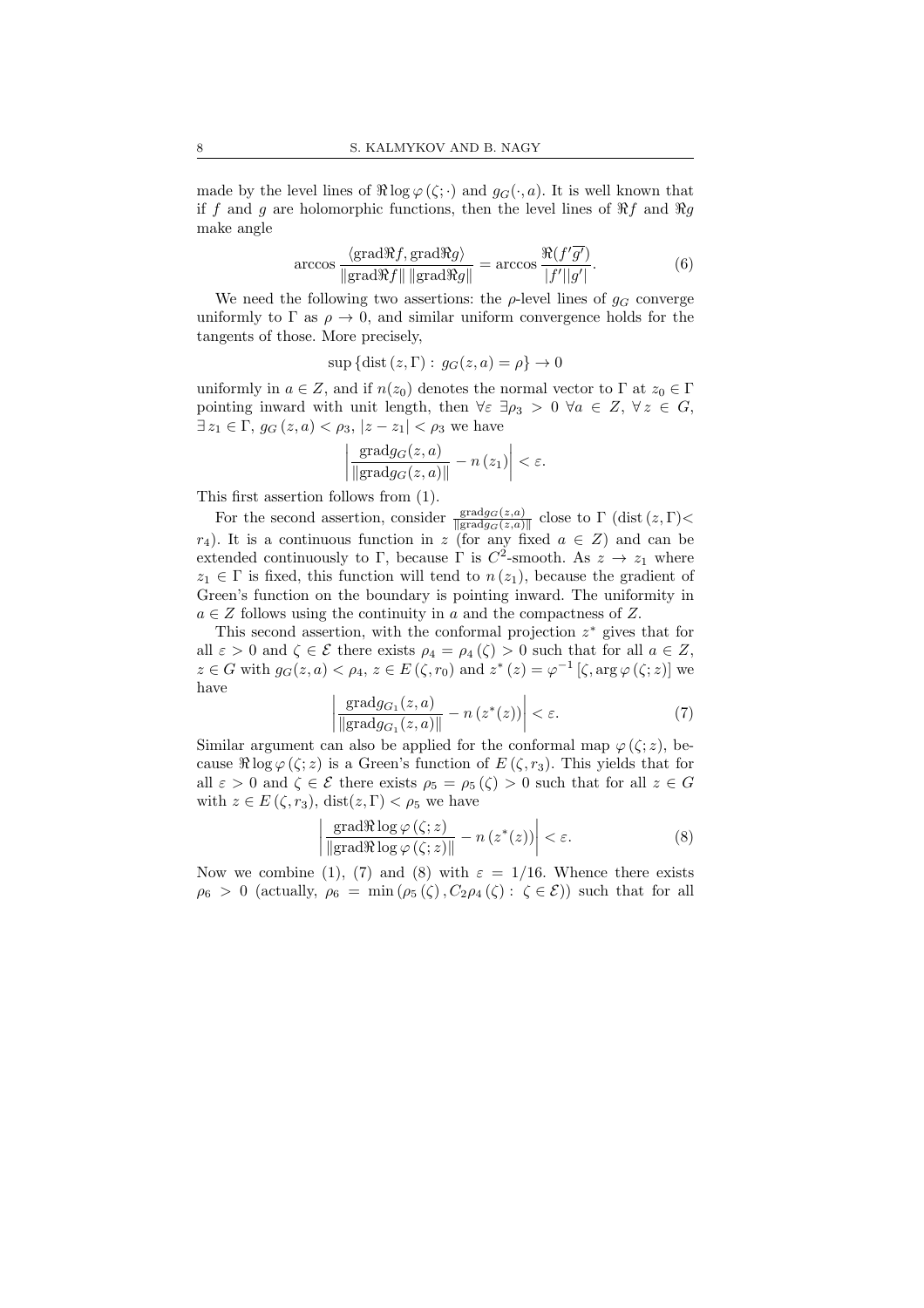$a \in Z, \zeta \in \mathcal{E}, z \in G$  with dist  $(z, \Gamma) < \rho_6, z \in E(\zeta, r_3)$  we have

$$
\left| \frac{\text{grad}\Re\log\varphi\left(\zeta;z\right)}{\|\text{grad}\Re\log\varphi\left(\zeta;z\right)\|} - \frac{\text{grad}g_G(z,a)}{\|\text{grad}g_G(z,a)\|} \right| < \frac{1}{8} \,. \tag{9}
$$

Now we are going to estimate the integral in the proposition. Fix  $z \in \Gamma$ arbitrarily. There exists  $\zeta \in \mathcal{E}$  such that  $D(z, r_5) \cap G \subset H_{\zeta}$ . If  $\rho$  is small  $(\rho < \rho_6)$ , then  $\gamma_\rho(a) \cap D(z, r_5)$  is a single Jordan arc (if not empty) and  $\gamma_{\rho}(a)\backslash D(z, r_5)$  is union of finitely many Jordan arcs and curves. Moreover, since the length  $|\gamma_{\rho}(a)|$  of  $\gamma_{\rho}(a)$  tends to the length  $|\Gamma|$  of  $\Gamma$  as  $\rho \to 0$ uniformly in  $a \in Z$  (see (7)), the gradients of Green's functions close to Γ are bounded. In particular, there exists  $C_8 > 0$  such that for all  $a \in Z$ ,  $0 < \rho \leq \rho_6$ , we have  $|\gamma_{\rho}(a)| \leq C_8 |\Gamma|.$ 

We split the integral in the Proposition into two integrals as follows: denote by  $\gamma^{(1)}$  the Jordan arc  $\gamma_{\rho}(a) \cap D(z, r_5)$  and by  $\gamma^{(2)}$  the remaining part of  $\gamma_{\rho}(a), \gamma^{(2)} = \gamma_{\rho}(a) \backslash D(z, r_5)$ . On  $\gamma^{(2)}$ , the estimate is easy:  $\zeta \in \gamma^{(2)}$ , so  $|z - w| > r_5$  and

$$
\int\limits_{\gamma^{(2)}} \frac{|dw|}{|z-w|} \leqslant C_8 |\Gamma| \frac{1}{r_5}
$$

which is bounded from above for all small  $\rho$   $(0 < \rho \leq \rho_6)$ .

On  $\gamma^{(1)}$ , we use the "conformal projection" (on  $H_{\zeta}$ ) to change the integration from  $w \in \gamma^{(1)}$  to  $w^* \in \Gamma$  and the comparison of the angles between gradients (see (9)) to transfer the arc length measure on  $\gamma^{(1)}$  onto  $\Gamma$  and we estimate it there as follows. First,

$$
\int_{\gamma^{(1)}} \frac{|dw|}{|w-z|} \leq \int_{\gamma^{(1)}} C_4 \frac{|dw|}{|w-w^*|+|w^*-z|} \leq C_4 \int_{\gamma^{(1)}} \frac{|dw|}{C_2^{-1}\rho+|w^*-z|},\qquad(10)
$$

where we used the "reverse triangle" inequality (4), and by (1),  $|w - w^*| \ge$  $dist(w, \Gamma) \geq \frac{1}{C_2} \rho$ . We will continue this estimate later by applying the substitution  $w = w(w^*)$ .

We may assume that  $\gamma^{(1)}$  is parametrized by t with respect to arc length,  $w = w(t)$ ,  $|dw| = dt$ , and we may assume that the direction of  $iw'(t)$  and the direction of the gradient of  $g_G(\cdot, a)$  at  $w(t)$  coincide, i.e.

$$
(\Re(iw'(t)), \Im(iw'(t))
$$
  
= 
$$
\frac{1}{\|\text{grad}g_G(w(t), a)\|} \left(\frac{\partial}{\partial x}g_G(w(t), a), \frac{\partial}{\partial y}g_G(w(t), a)\right).
$$
 (11)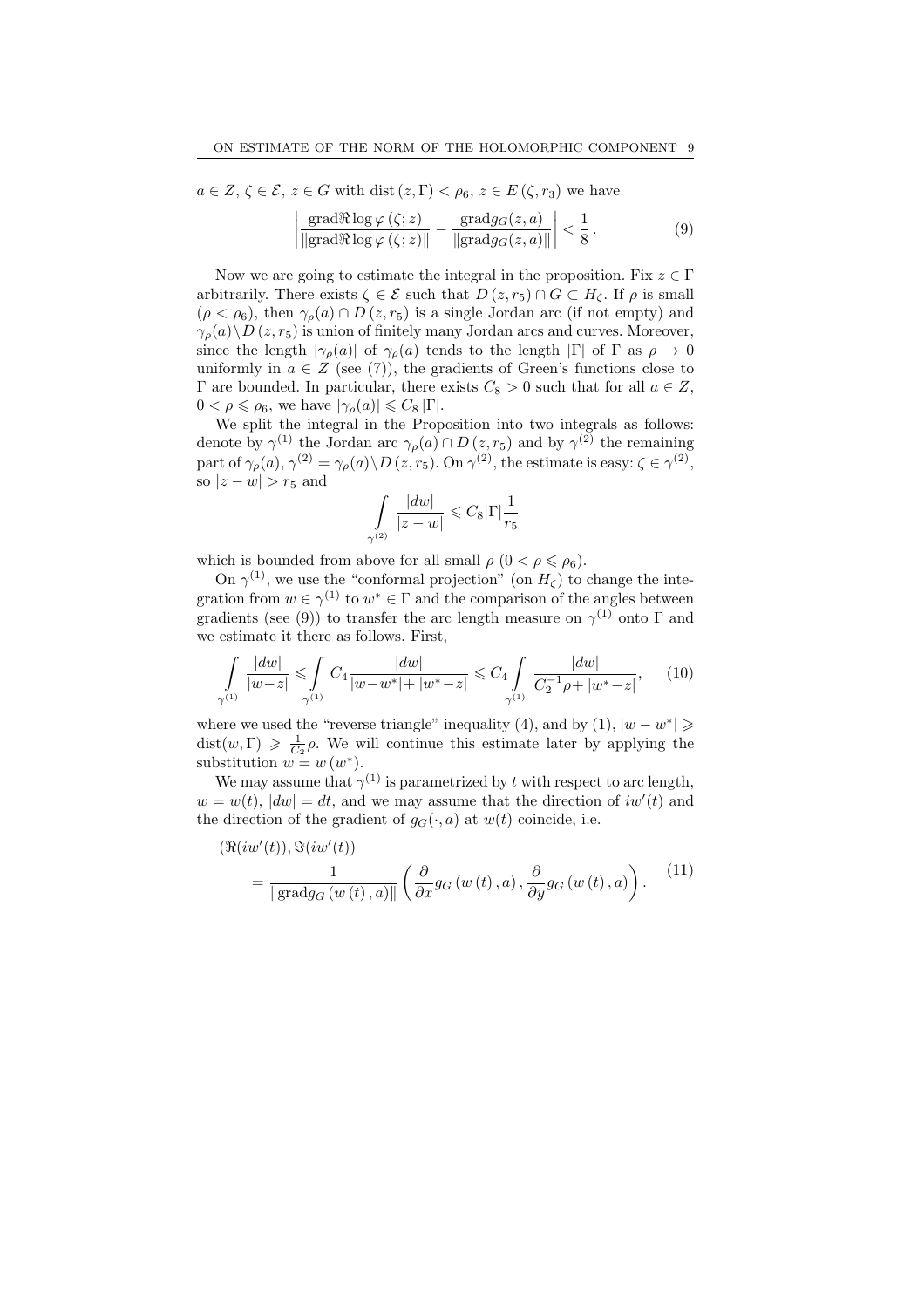We need an upper estimate of the modulus of the derivative of  $w$  as a function of  $w^*$ , that is, a lower estimate on the modulus of the derivative of  $w^*(w(t))$ .

$$
\frac{d}{dt}w^*(w(t)) = \frac{d}{dw}\varphi^{-1}[\zeta; \exp i\Im \log \varphi(\zeta; w)]
$$
\n
$$
= \frac{1}{\varphi'(\zeta; w^*)} \cdot \exp (i\Im \log \varphi(\zeta; w)) i \cdot \frac{d}{dt}\Im \log \varphi(\zeta; w(t))
$$
\n(12)

Here, the modulus of the first factor is bounded from below by  $1/C_7$ , the second factor has modulus one. To estimate the third factor from below, we write

$$
\frac{d}{dt}\Im \log \varphi(\zeta; w(t)) = \Im \frac{d}{dt}\log \varphi(\zeta; w(t)) \n= -\Re \left(i\frac{\varphi'(\zeta; w(t))}{\varphi(\zeta; w(t))} \cdot w'(t)\right).
$$
\n(13)

Here we compare  $iw'(t)$  with  $gradg_{G_1}(\cdot, a)$  and  $(\frac{\varphi'}{\varphi})$  with  $grad \Re \log \varphi$  as follows. If  $\varphi = u + iv$ , then

$$
\frac{\varphi'}{\varphi} = \frac{u_x + iv_x}{u + iv} = \frac{u_x u + v_x v}{u^2 + v^2} + i \frac{uv_x - vu_x}{u^2 + v^2} = \frac{u_x u + v_x v}{u^2 + v^2} - i \frac{u_y u + v_y v}{u^2 + v^2},
$$
 and

grad
$$
\Re \log \varphi = \text{grad} \frac{1}{2} \log(\varphi \overline{\varphi}) = \left( \frac{u_x u + v_x v}{u^2 + v^2}, \frac{u_y u + v_y v}{u^2 + v^2} \right).
$$

Now using (11) we can continue (13)

$$
= -\Re\left((iw'(t))\overline{\left(\frac{u_xu + v_xv}{u^2 + v^2} + i\frac{u_yu + v_yv}{u^2 + v^2}\right)}\right)
$$
  
\n
$$
= -\langle (\Re(iw'(t)), \Im(iw'(t))), (\text{grad}\Re\log\varphi)(w(t))\rangle
$$
  
\n
$$
= -\|(\text{grad}\Re\log\varphi)(w(t))\|
$$
  
\n
$$
\langle (\Re(iw'(t)), \Im(iw'(t))), \frac{(\text{grad}\Re\log\varphi)(w(t))}{\|(\text{grad}\Re\log\varphi)(w(t))\|}\rangle.
$$

Here, the factor in front of the scalar product is bounded from below:

$$
\|(\operatorname{grad} \Re \log \varphi) (w(t))\| = \left| \frac{\overline{\varphi'(w(t))}}{\varphi(w(t))} \right| = \left| \frac{\varphi'(w(t))}{\varphi(w(t))} \right| \geq C_6
$$

and  $C_6$  is positive.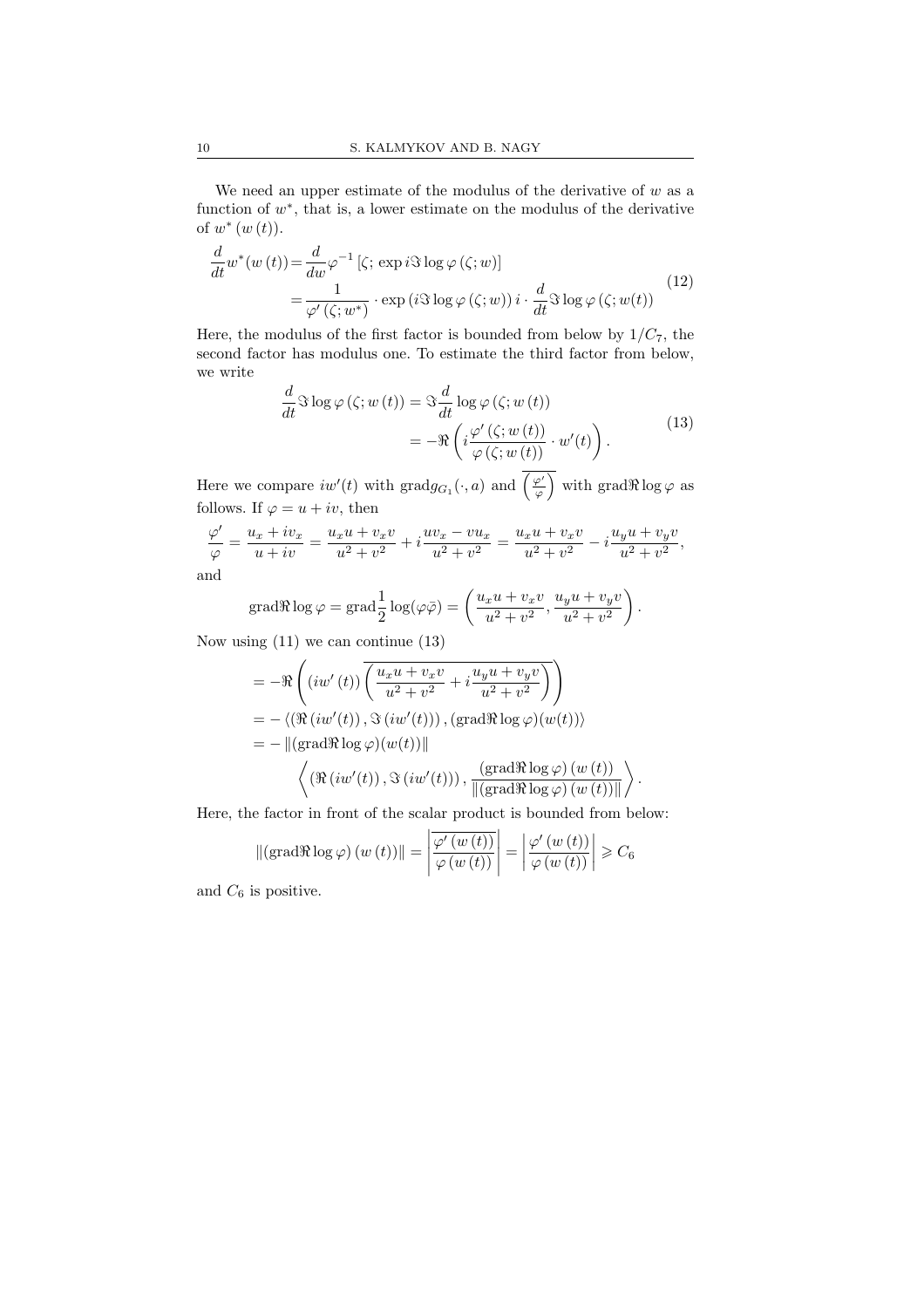In the scalar product there are two unit vectors and by (9), their distance is at most 1/8 (small). Therefore the scalar product is at least  $1 - \frac{1}{128}$ . Summarizing these lower estimates for the factors appearing in  $(12)$ , we can write

$$
\left| \frac{d}{dt} w^* \left( w \left( t \right) \right) \right| \geqslant \frac{1}{C_7} C_6 \left( 1 - \frac{1}{128} \right).
$$

Therefore we can use this estimate in (10) and continue it with

$$
\leqslant C_4 \frac{C_7}{C_6}\left(1-\frac{1}{128}\right)^{-1}\int\limits_{\gamma^{(1)}_*} \frac{|dw^*|}{C_2^{-1}\rho+|w^*-z|},
$$

where  $w^*$  runs through  $\gamma_*^{(1)} = \{w^* = w^*(\zeta; w) : w \in \gamma^{(1)}\} \subset \Gamma$ . For sake of convenience, we change notation  $\eta = w^*$  (and  $|d\eta| = |dw^*|$ ), this way we have to estimate

$$
= C_4 \frac{C_7}{C_6} \frac{128}{127} \int_{\gamma_*^{(1)}} \frac{|d\eta|}{C_2^{-1}\rho + |\eta - z|}.
$$

Now we use that  $\gamma_*^{(1)} \subset D(z,r_5) \cap \Gamma \subset \partial E(\zeta,r_3) \cap \Gamma$  and (3) so the tangents of  $\Gamma$  at  $z' \in \partial E(\zeta, r_3) \cap \Gamma$  and at  $z_1$  differ at most  $\frac{\pi}{16}$ , and if we use arc length parametrization of  $\gamma_*^{(1)}$ ,  $\eta = \eta(s)$ , with  $z = \eta(0)$ , then

$$
\cos\left(\frac{\pi}{16}\right)|s| \le |\eta(s) - z| \le |s|.
$$

We also have an upper estimate for the length of  $\gamma_*^{(1)}$ :  $\left|\gamma_*^{(1)}\right| \leq \frac{2r_5}{\cos(\pi/16)}$ . Therefore we can continue the estimate again (with  $C_9 = C_4 \frac{C_7}{C_6} \frac{128}{127}$ )

$$
\leq 2C_9 \int_{0}^{2r_5/\cos(\pi/16)} \frac{ds}{C_2^{-1}\rho + \cos(\pi/16) s} = \frac{2C_9}{\cos\frac{\pi}{16}} \log\left(1 + C_2 \frac{2r_5}{\rho}\right)
$$

$$
\leq |\log \rho| \frac{2C_9}{\cos\frac{\pi}{16}} + \frac{2C_9}{\cos\frac{\pi}{16}} \log\left((1 + C_2) 2r_5\right).
$$

So summing up the estimates on  $\gamma^{(2)}$  and on  $\gamma^{(1)}$ , the proposition is proved.  $\Box$ 

Using this proposition we can prove the main result of this paper.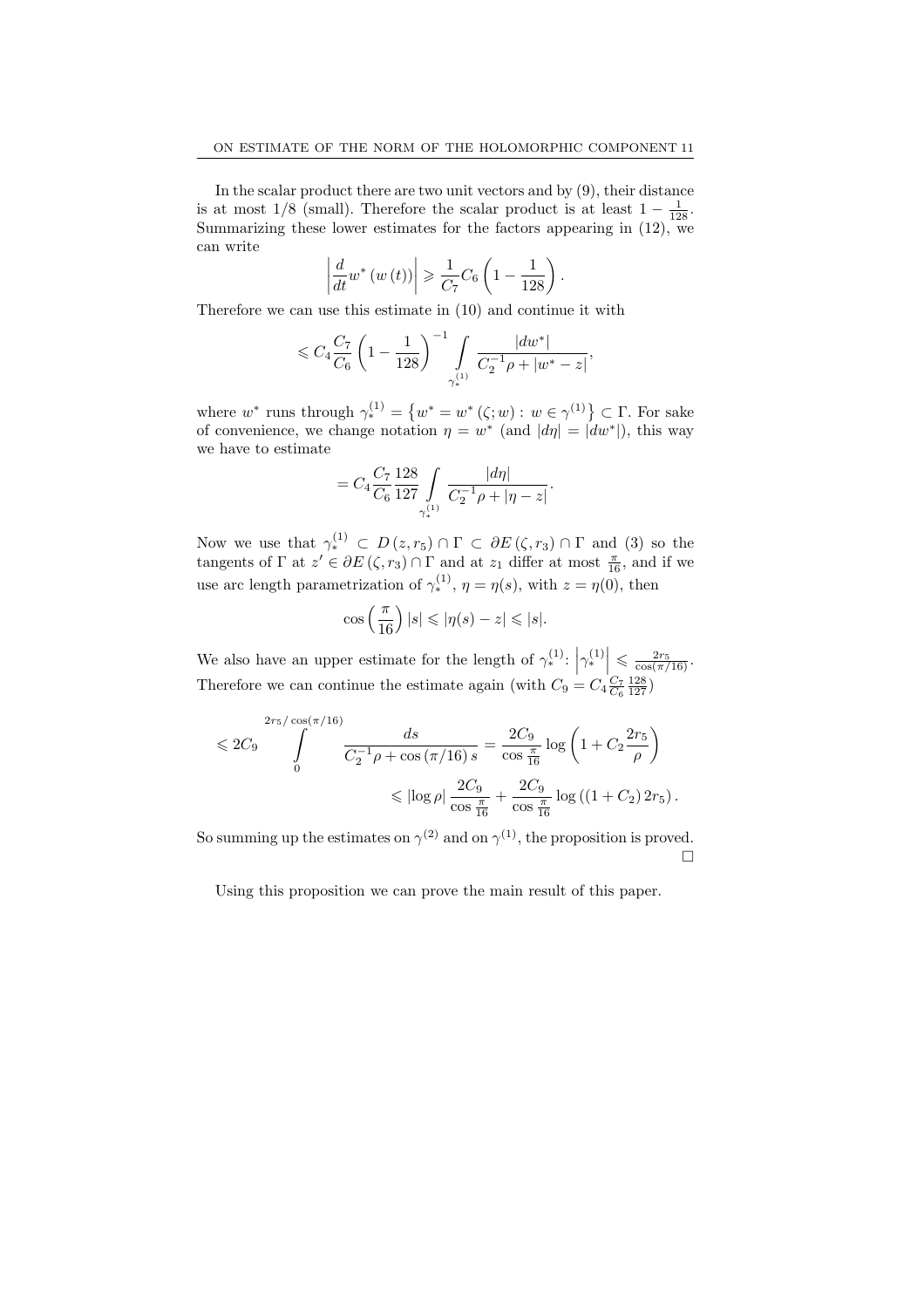**Theorem 1.** Let  $D \subset \mathbb{C}_{\infty}$  be a finitely connected domain and its boundary  $\Gamma := \partial D$  be finite union of  $C^2$  smooth Jordan curves. Let  $Z \subset D$  be a closed set. Let  $f: D \to \mathbf{C}_{\infty}$  be a meromorphic function on D such that all its poles are in Z. Denote  $f_r$  the sum of principal part of f (with  $f_r(\infty) = 0$ ) and let  $f_h$  denote the holomorphic part of f in D. Denote the total order of the poles of f by n. Then  $f = f_r + f_h$  and there exists  $C = C(D, Z) > 0$ depending on D and Z only such that if  $n \geq 2$  we have

$$
||f_r||_{\partial D}, ||f_h||_{\partial D} \leqslant C \log(n) ||f||_{\partial D}. \tag{14}
$$

**Proof.** We may assume that  $D$  is bounded domain. We consider the level lines of  $q_D (., a)$ :  $\{w \in D : q_D (w, a) = \rho\}$  (where  $a \in Z$ ) and by Proposition 1, if  $\rho$  is small enough, or, with  $\rho = 1/n$ , and  $n > 1/\rho_2$  then these are finite union of smooth Jordan curves. It is easy to see that there is an outer curve and all the other curves are lying inside. Fix the orientation of the Jordan curves such way that the outer curve is directed counterclockwise and the other curves lying inside it are directed clockwise. Therefore the interior of this contour is contained in D.

Moreover, there is  $\rho_7 > 0$  such that if dist  $(z, \Gamma) < \rho_7$ ,  $z \in G$ , then for all  $a \in Z$ ,  $g_G(z, a) < \rho_1$ . This follows from the upper (right) estimate in (1), and  $\rho_7$  depends only on D and Z.

Fix  $a \in Z$  and consider  $\gamma := \{w \in D : g_D(w, a) = 1/n\}.$ 

We use the Bernstein-Walsh estimate for meromorphic functions (for the polynomial case, see e.g. [15] p. 156, or on p. 624 of the english translation of [4]), so we write for  $w \in \gamma$ 

$$
\left|f\left(w\right)\right| \leqslant \left\|f\right\|_{\Gamma} \exp\left(\sum_{b} g_D\left(w,b\right)\right)
$$

where the sum is taken for all poles  $b$  of  $f$  counting order of the poles. We assume that  $\frac{1}{n} < C_2 \rho_7$ , therefore  $g_G(z, b) < \rho_1$  (for all  $b \in Z$ ), hence we can apply  $(2)^{n}$  to estimate  $g_D(w, b)$  with  $g_D(w, a)$  and continue the estimate

$$
\leqslant ||f||_{\Gamma} \exp (nC_3g_D (w, a)) = ||f||_{\Gamma} e^{C_3}.
$$

Now we apply Cauchy integral formula for f as follows: we use  $f = f_h + f_r$ decomposition and if z is on the outer boundary of  $\Gamma$ , then we apply Cauchy integral formula on unbounded domain for  $f_r$  (see e.g. [3], p. 223 or [13], volume I, p. 318) and in other cases, we apply Cauchy integral formula for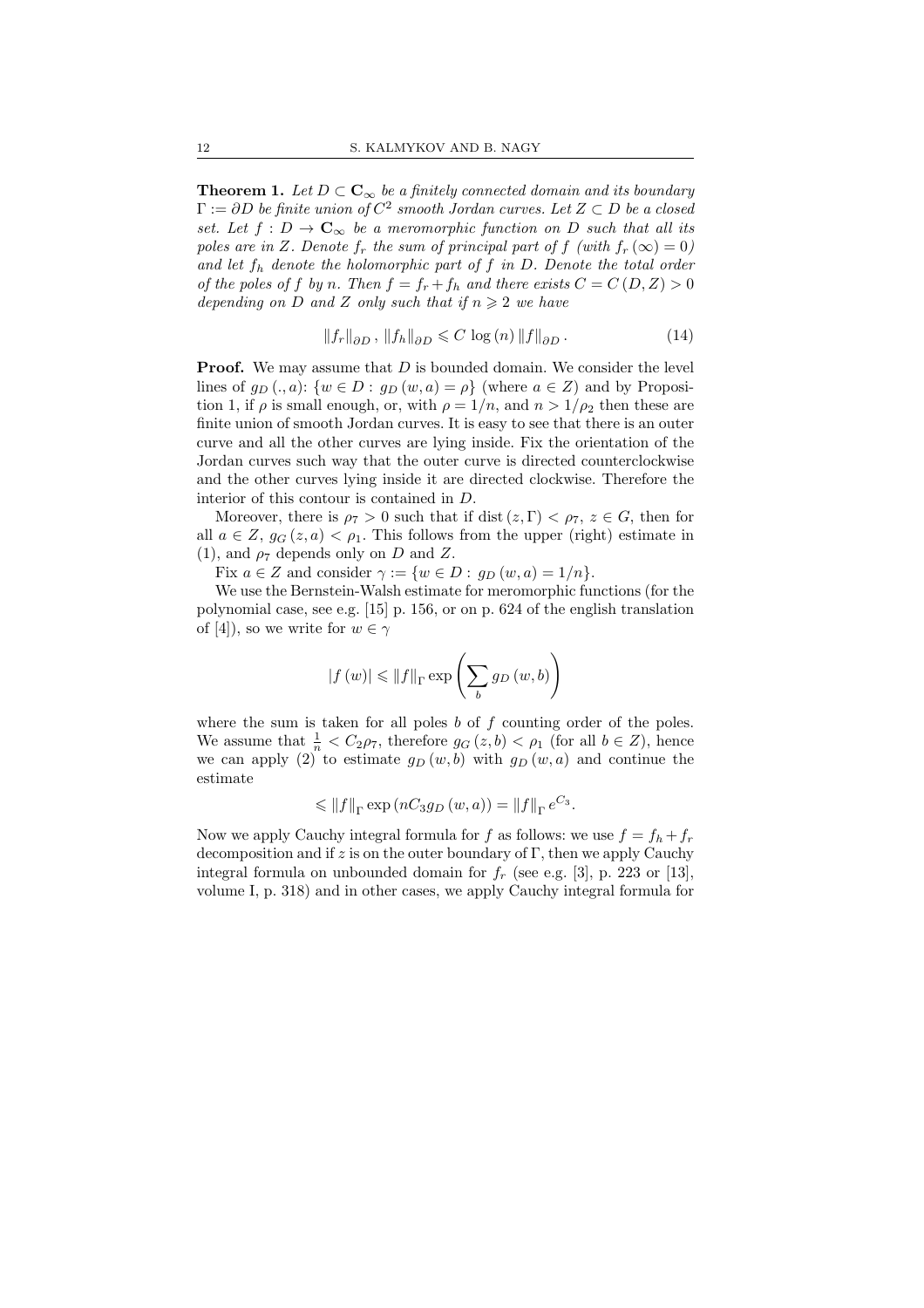holomorphic functions. This way we can write for  $z \in \Gamma$ 

$$
f_r(z) = \frac{1}{2\pi i} \int\limits_{\gamma} \frac{f(w)}{w - z} dw.
$$

This  $f_r$  is a rational function with  $f_r(\infty) = 0$  and it is easy to see that  $f_r$ coincide with the sum of principal parts. We can estimate  $f_r$  as follows at z using Proposition 1

$$
|f_r(z)| \leq \frac{1}{2\pi} ||f||_{\gamma} \int_{\gamma} \frac{1}{|w-z|} |dw| \leqslant \frac{e^{C_3}}{2\pi} ||f||_{\Gamma} \cdot C_5 \log n.
$$

Using  $f_h = f - f_r$  and the assumption  $n \ge 2$ , there exists  $C_{10} > 0$ independent of  $n$  such that

$$
\frac{e^{C_3}}{2\pi}C_5\left(\log n\right) + 1 \leqslant C_{10}\log n.
$$

Setting  $n_1 := \max\left(2, \rho_2^{-1}, (C_2\rho_7)^{-1}\right)$ , estimate (14) is proved for  $f_r$  and  $f_h$  when  $n \geqslant n_1$ .

If  $2 \leq n \leq n_1$ , then fix any  $a_0 \in Z$ . Denote the order of the pole of f at  $a_0$  by  $n_0$  (if f is holomorphic at  $a_0$ , then we let  $n_0 = 0$ ). Consider

$$
f^*(\varepsilon; z) := f(z) + \frac{\varepsilon}{(z - a_0)^{n_0 + n_1 - n}}.
$$

Then  $f^*(\varepsilon; z)$  is a meromorphic function such that sum of principal parts is  $f_r^*(\varepsilon; z) = f_r(z) + \frac{\varepsilon}{(z-a_0)^{n_0+n_1-n}}$ , holomorphic part is the same  $(f_h^*(\varepsilon; z) =$  $f_h(z)$  and as  $\varepsilon \to 0$ , then  $||f^*(\varepsilon;.)||_{\partial D} \to ||f||_{\partial D}$ ,  $||f_r^*(\varepsilon;.)||_{\partial D} \to ||f_r||_{\partial D}$ . Applying the previous case for  $f^*(\varepsilon;.)$  and then letting  $\varepsilon \to 0$ , we obtain the theorem (with  $C = C_{10} \log(n_1) / \log 2$ ).

# Acknowledgement

The first author was supported by the European Research Council Advanced grant No. 267055, while he had a postdoctoral position at the Bolyai Institute, University of Szeged, Aradi v. tere 1, Szeged 6720, Hungary.

The authors are grateful to the Department of Complex Analysis at University of Würzburg where this paper took its final form during the Normal Families and Modern Trends in Complex Analysis Conference.

The authors also would like to thank Vilmos Totik for the discussion and helpful comments which helped to improve the presentation of the results.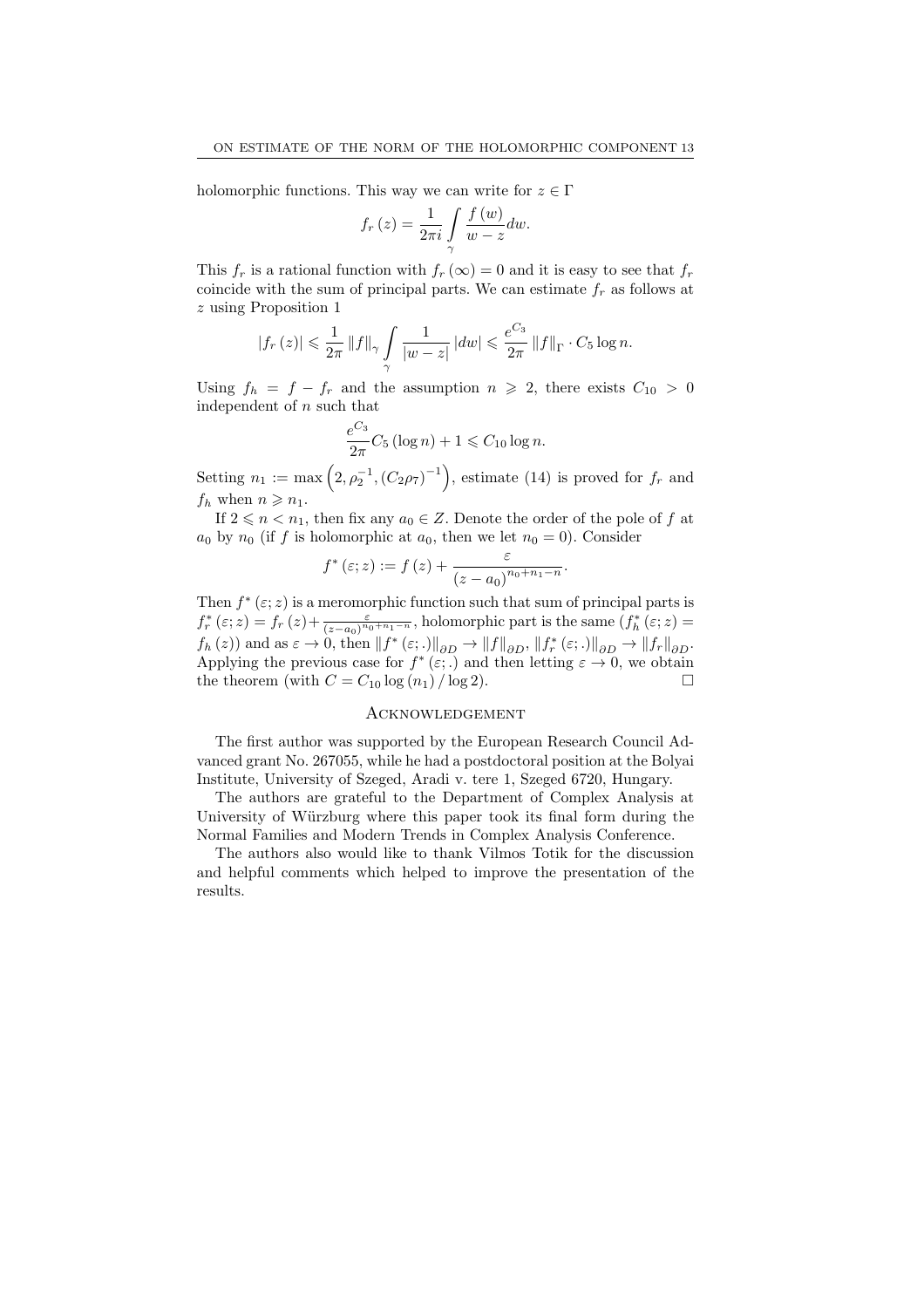#### **REFERENCES**

- 1. J. Cacoq, B. de la Calle Ysern, and G. López Lagomasino, *Direct and inverse* results on row sequences of Hermite-Padé approximants. — Constr. Approx.  $38$ , No. 1, (2013), 133–160.
- 2. J. B. Conway, Functions of One Complex Variable, II. In: Graduate Texts in Mathematics. 159 Springer-Verlag, New York (1995).
- 3. T. W. Gamelin, Complex Analysis. In: Undergraduate Texts in Mathematics. Springer-Verlag, New York (2001).
- 4. A. A. Gončar, The problems of E. I. Zolotarev which are connected with rational  $functions. - Mat.$  Sb.  $(N.S.)$  **78 (120)** (1969), 640–654.
- 5. A. A. Gončar and L. D. Grigorjan, Estimations of the norm of the holomorphic component of a meromorphic function. — Mat. Sb.  $(N.S.)$  99(141) No. 4 (1976), 634–638.
- 6. L. D. Grigorjan, Estimates of the norm of holomorphic components of meromorphic functions in domains with a smooth boundary. — Mat. Sb. (N.S.)  $100(142)$ No. 1 (1976), 156–164, 166.
- 7. L. D. Grigorjan, A generalization of a theorem of E. Landau. Izv. Akad. Nauk Armjan. SSR Ser. Mat. 12 No. 3 (1977), 229–233, 242.
- 8. L. D. Grigorjan, On the order of growth for the norm of the holomorphic component of a meromorphic function. In: Analytic functions, Kozubnik 1979 (Proc. Seventh Conf., Kozubnik, 1979) Lecture Notes in Math. 798, Springer, Berlin (1980), 165–168.
- 9. S. Kalmykov, B. Nagy, Polynomial and rational inequalities on analytic Jordan arcs and domains. — J. Math. Anal. Appl.  $2$  (430) (2015), 874–894.
- 10. T. Kövari, Ch. Pommerenke, On Faber polynomials and Faber expansions. -Math. Z. 99 (1967), 193–206.
- 11. E. Landau, D. Gaier, Darstellung und Begründung Einiger Neuerer Ergebnisse der Funktionentheorie. Springer-Verlag, Berlin (1986).
- 12. D. S. Lubinsky, On the diagonal Padé approximants of meromorphic functions. — Indag. Math. (N.S.) 7 (1996), 97–110.
- 13. A. I. Markushevich, Theory of functions of a complex variable. Vol. I, II, III. Chelsea Publishing Co., New York, english edition (1977). Translated and edited by Richard A. Silverman.
- 14. Ch. Pommerenke, Boundary Behaviour of Conformal Maps. In: Grundlehren der Mathematischen Wissenschaften [Fundamental Principles of Mathematical Sciences] 299, Springer-Verlag, Berlin (1992).
- 15. T. Ransford, Potential theory in the complex plane. In: London Mathematical Society Student Texts. 28 Cambridge University Press, Cambridge (1995).
- 16. E. B. Saff, V. Totik, Logarithmic potentials with external fields. In: Grundlehren der Mathematischen Wissenschaften [Fundamental Principles of Mathematical Sciences]. 316 Springer-Verlag, Berlin (1997). Appendix B by Thomas Bloom.
- 17. P. K. Suetin, Series of Faber Polynomials. In: Analytical Methods and Special Functions 1, Amsterdam (1998).